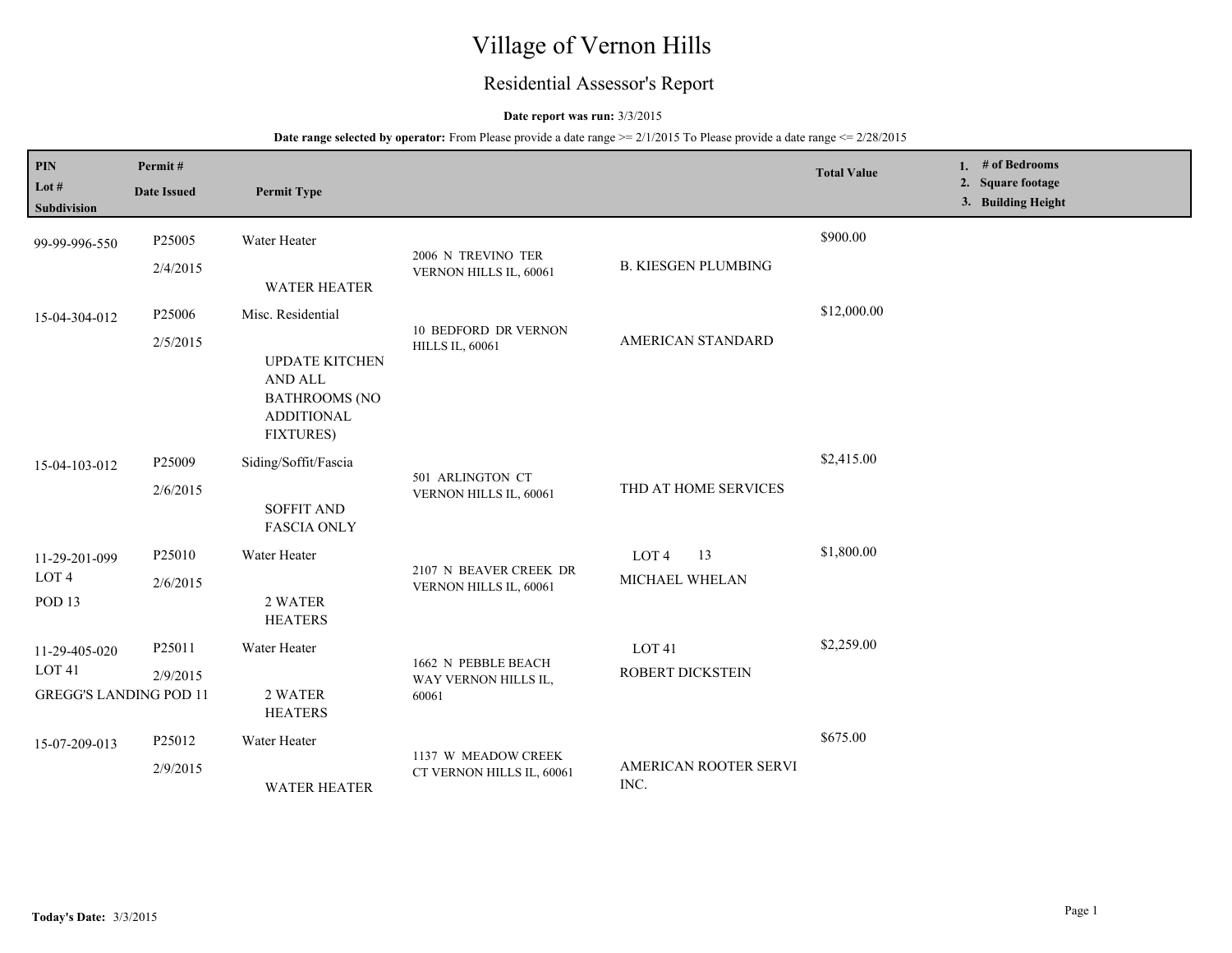#### **Date report was run:** 3/3/2015

## **Date range selected by operator:** From Please provide a date range >= 2/1/2015 To Please provide a date range <= 2/28/2015

| PIN<br>Lot $#$<br><b>Subdivision</b>                               | Permit#<br><b>Date Issued</b>              | <b>Permit Type</b>                                                                                                                                                                     |                                                                                                      |                                                       | <b>Total Value</b>        | 1. $#$ of Bedrooms<br>2. Square footage<br>3. Building Height |
|--------------------------------------------------------------------|--------------------------------------------|----------------------------------------------------------------------------------------------------------------------------------------------------------------------------------------|------------------------------------------------------------------------------------------------------|-------------------------------------------------------|---------------------------|---------------------------------------------------------------|
| 99-00-000-403<br>LOT <sub>61</sub><br><b>GREGGS LANDING POD 14</b> | P25014<br>2/10/2015                        | Misc. Residential<br><b>BASEMENT: FULL</b><br>BATH - 3<br><b>FIXTURES</b>                                                                                                              | 291 E COLONIAL DR<br>VERNON HILLS IL, 60061                                                          | LOT <sub>61</sub><br><b>D.S. CONSTRUCTION</b>         | \$15,000.00               |                                                               |
| 15-04-305-031                                                      | P25015<br>2/10/2015                        | Siding/Soffit/Fascia<br><b>SIDING</b>                                                                                                                                                  | 117 ALLENTOWN CT<br>VERNON HILLS IL, 60061                                                           | MID AMERICA EXTERIORS                                 | \$11,500.00               |                                                               |
| 15-08-410-008<br>15-04-312-009                                     | P25018<br>2/10/2015<br>P25019<br>2/11/2015 | Misc. Residential<br><b>BATHROOM</b><br>REMODEL: 2<br>VANITIES, 1<br>SHOWER, 1<br>TOILET, 1<br>WHIRLPOOL TUB<br>Misc. Residential<br><b>UPDATE KITCHEN</b><br>AND 2.5 BATHS<br>(NO NEW | 668 W SUSSEX CIR VERNON<br><b>HILLS IL, 60061</b><br>10 ST. IVES LN VERNON<br><b>HILLS IL, 60061</b> | NORTH SHORE HOME<br>ADVANTAGE, INC<br>ZHY INVESTMENTS | \$8,000.00<br>\$12,880.00 |                                                               |
| 99-99-996-378                                                      | P25021<br>2/12/2015<br>P25022              | <b>FIXTURES)</b><br><b>OTC PER RH</b><br>Furnace<br>Air<br><b>FURNACE AND A/C</b><br>Fire Sprinklers                                                                                   | 421 FERNWOOD CT<br>VERNON HILLS IL, 60061                                                            | ARS OF ILLINOIS (AMERIC/<br><b>RESIDENTIAL</b>        | \$8,639.00<br>\$7,790.00  |                                                               |
| 15-07-209-009                                                      | 2/12/2015                                  | FIRE SPRINKLER                                                                                                                                                                         | 1027 W ROYAL OAK DR<br>VERNON HILLS IL, 60061                                                        | NOVA FIRE PROTECTION                                  |                           |                                                               |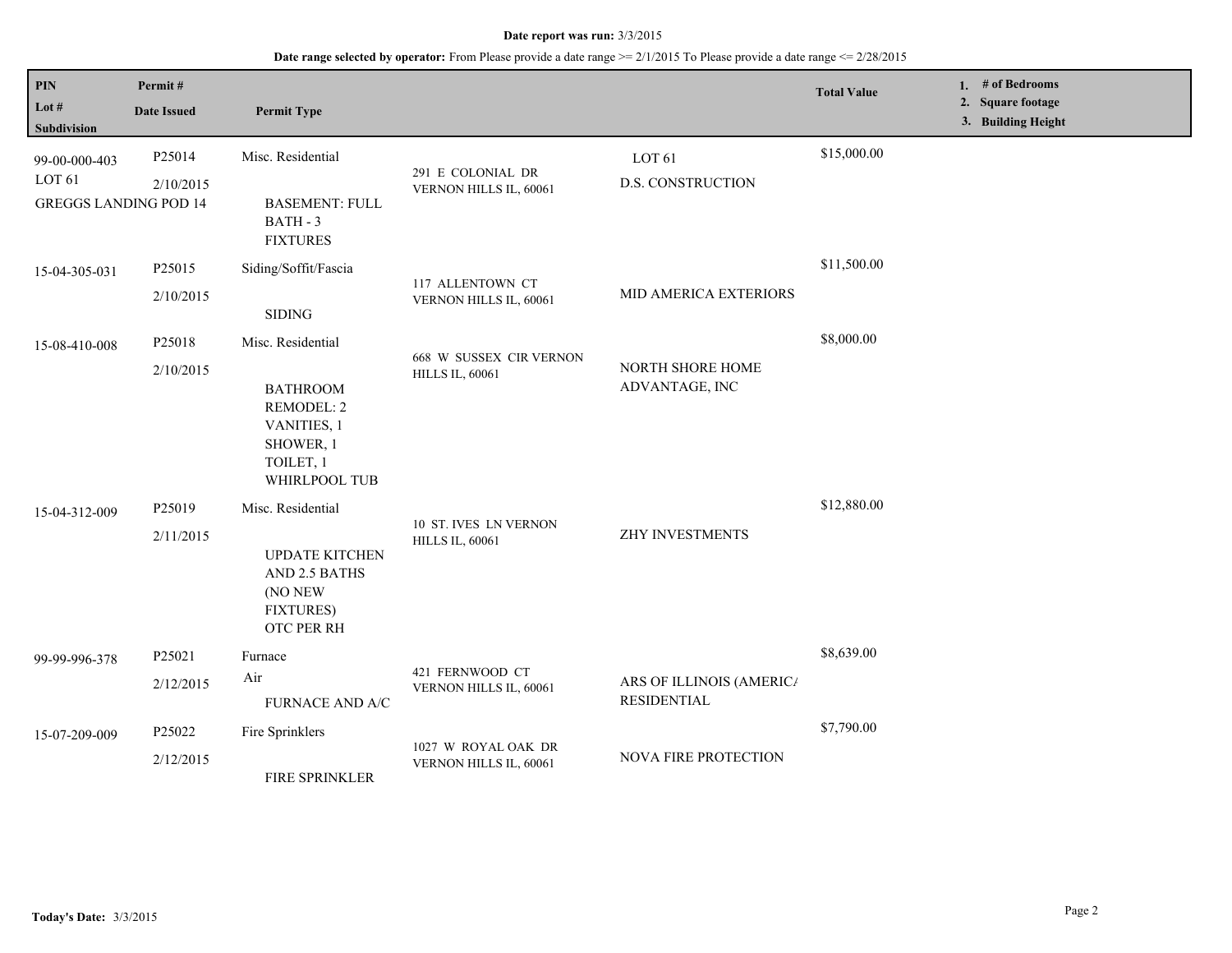#### **Date report was run:** 3/3/2015

## **Date range selected by operator:** From Please provide a date range >= 2/1/2015 To Please provide a date range <= 2/28/2015

| <b>PIN</b><br>Lot $#$                                | Permit#<br><b>Date Issued</b>                 | <b>Permit Type</b>                                            |                                                 |                                      | <b>Total Value</b> |  |    | 1. # of Bedrooms<br>2. Square footage |
|------------------------------------------------------|-----------------------------------------------|---------------------------------------------------------------|-------------------------------------------------|--------------------------------------|--------------------|--|----|---------------------------------------|
| <b>Subdivision</b>                                   |                                               |                                                               |                                                 |                                      |                    |  |    | 3. Building Height                    |
| 99-99-101-572                                        | P25026                                        | 1 & 2 Family New                                              | 1920 LAKE CHARLES                               |                                      | \$500,000.00       |  | 2. | 1.4.0<br>4,606.00                     |
| POD 18, LOT 6                                        | 2/13/2015                                     | LOT 6, POD 18, 4<br>BR, 4 BTH S.F.<br><b>HOME</b>             | VERNON HILLS IL, 60061                          | VIRSCO CONSTRUCTION<br>SERVICES, INC |                    |  |    |                                       |
| 99-99-101-572                                        | P25027                                        | Fire Sprinklers                                               | 1920 LAKE CHARLES<br>VERNON HILLS IL, 60061     |                                      | \$10,000.00        |  |    |                                       |
| POD 18, LOT 6                                        | 2/13/2015                                     | FIRE SPRINKLER                                                |                                                 | NOVA FIRE PROTECTION                 |                    |  |    |                                       |
| 99-99-999-706<br>BLDG 10/#3<br><b>BAY TREE POD G</b> | P25028                                        | Water Heater                                                  | 490 E BAY TREE VERNON<br><b>HILLS IL, 60061</b> | BLDG 10                              | \$600.00           |  |    |                                       |
|                                                      | 2/13/2015                                     | <b>WATER HEATER</b>                                           |                                                 |                                      |                    |  |    |                                       |
| 99-99-101-113<br>$5-1$<br>LOT 5, UNIT 1              | P25030                                        | Fire Alarm                                                    | 1249 CAROLINE VERNON<br><b>HILLS IL, 60061</b>  | $5 - 1$                              | \$9,000.00         |  |    |                                       |
|                                                      | 2/16/2015                                     | <b>FIRE ALARM</b><br>1249-1267 (BLDG 5)                       |                                                 | SMG SECURITY SYSTEMS, I              |                    |  |    |                                       |
| 99-00-000-118                                        | P25031                                        | Furnace                                                       | 343 BIRCHWOOD CT<br>VERNON HILLS IL, 60061      |                                      | \$2,800.00         |  |    |                                       |
|                                                      | 2/16/2015                                     | <b>FURNANCE</b>                                               |                                                 | MODERN HEATING CO.                   |                    |  |    |                                       |
| 99-99-991-097                                        | P25032                                        | Furnace                                                       | 1263 N MAIDSTONE DR<br>VERNON HILLS IL, 60061   | FOUR SEASONS INC                     | \$5,000.00         |  |    |                                       |
|                                                      | 2/16/2015                                     | <b>FURNACE</b>                                                |                                                 |                                      |                    |  |    |                                       |
| 99-99-999-705                                        | P25035                                        | Furnace                                                       | <b>488 E BAY TREE VERNON</b>                    | BLDG 10                              | \$2,850.00         |  |    |                                       |
| <b>BLDG</b> 10/#2<br><b>BAY TREE POD G</b>           | 2/19/2015                                     | <b>FURNACE</b>                                                | <b>HILLS IL, 60061</b>                          | MAHESH FULDEORE                      |                    |  |    |                                       |
| 15-06-410-023                                        | P25036                                        | Security System                                               |                                                 |                                      | \$919.00           |  |    |                                       |
|                                                      | 2/19/2015<br><b>SECURITY</b><br><b>SYSTEM</b> | 881 MARQUETTE CT<br>KAMALJIT BANSAL<br>VERNON HILLS IL, 60061 |                                                 |                                      |                    |  |    |                                       |